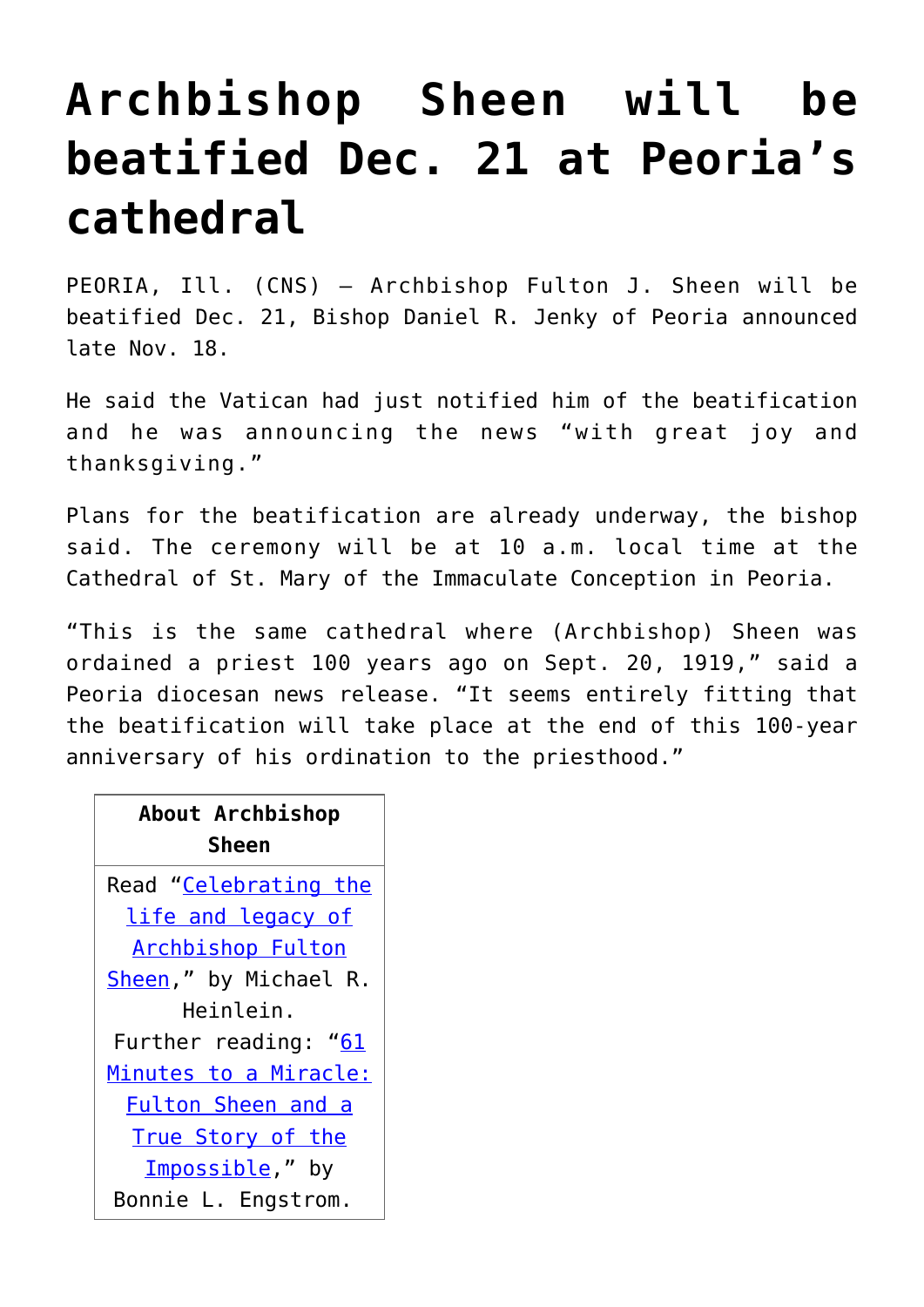The cathedral also is the current resting place for the archbishop, who is entombed in a marble vault next to the altar where he was ordained.

The diocese planned to release more information about the beatification over the next few days. News about the beatification and the life of Archbishop Sheen can be found at [celebratesheen.com.](http://celebratesheen.com)

In July, Bishop Jenky announced Pope Francis had approved a miracle attributed to the intercession of Archbishop Sheen, leading the way to his beatification.

The miracle concerns the healing of James Fulton Engstrom of Washington, Illinois, who was considered stillborn when he was delivered during a planned home birth Sept. 16, 2010. His parents, Bonnie and Travis Engstrom, immediately invoked the prayers of Archbishop Sheen and encouraged others to seek his intercession after the baby was taken to OSF HealthCare St. Francis Medical Center in Peoria for emergency treatment.

Just as doctors were preparing to declare that he was dead, James Fulton's tiny heart started to beat at a normal rate for a healthy newborn. He had been without a pulse for 61 minutes.

Despite dire prognoses for his future, including that he would probably be blind and never walk, talk or be able to feed himself, the child has thrived. Now a healthy 8-year-old, he likes chicken nuggets, "Star Wars" and riding his bicycle.

The decree of the miracle came about a week after Archbishop Sheen's remains were transferred from New York to Peoria's cathedral.

"It is truly amazing how God continues to work miracles," Bishop Jenky said in the statement about the papal decree on the miracle.

Archbishop Sheen had been placed in a crypt below the main